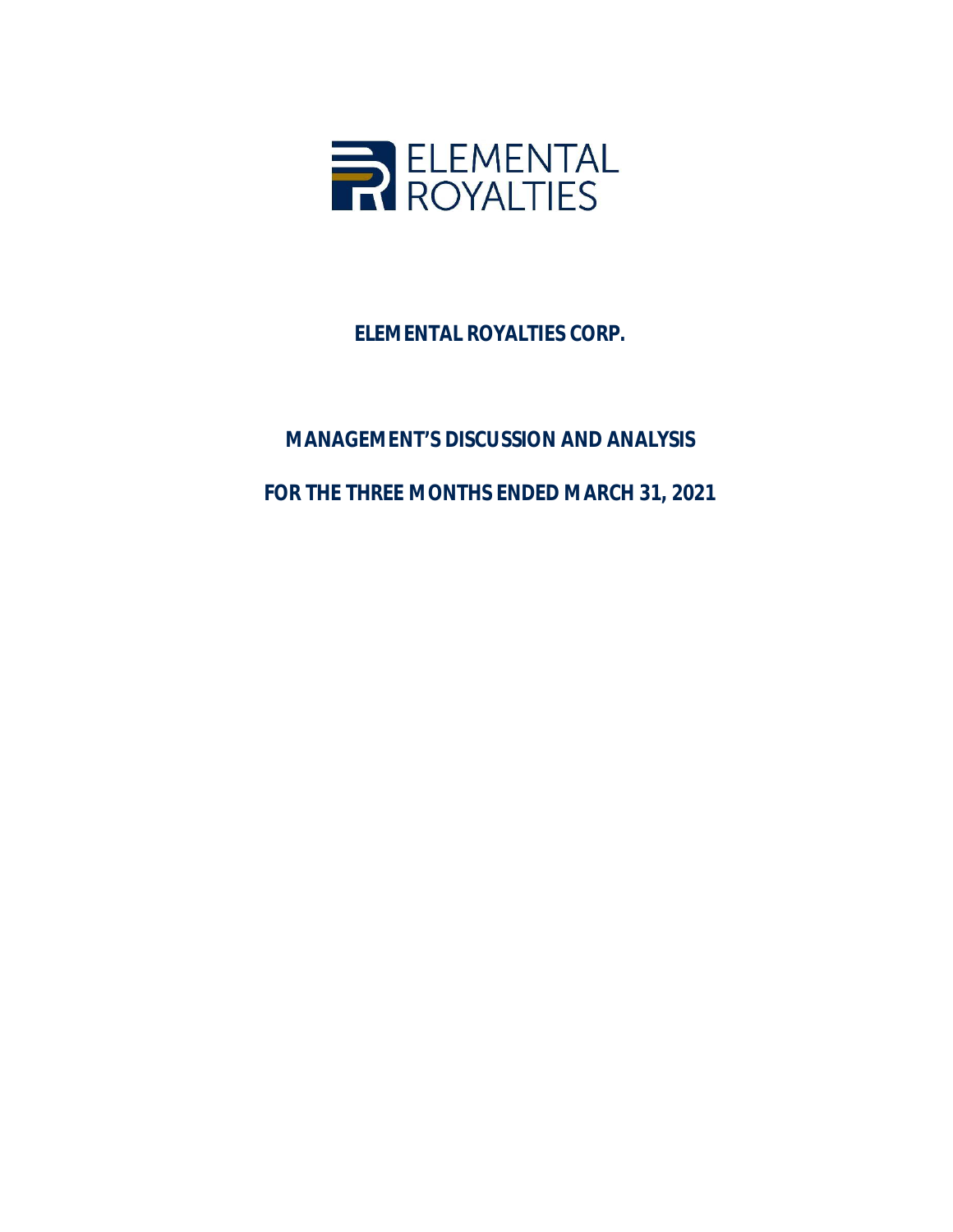Date of Report: May 31, 2021

This management's discussion and analysis ("MD&A") for Elemental Royalties Corp. (the "Company", "Elemental" or "ERC") is intended to help the reader understand the significant factors that have affected Elemental and its subsidiaries' performance, as well as factors that may affect its future performance.

The information contained in this MD&A for the three months ended March 31, 2021 should be read in conjunction with the condensed interim consolidated financial statements of Elemental for the same period together with the audited consolidated financial statements for the year ended December 31, 2020 and the accompanying MD&A for that fiscal year. The information contained within this MD&A is as of May 31, 2021.

The referenced condensed interim financial statements have been prepared in accordance with international Financial Reporting Standards ("IFRS") as issued by the International Accounting Standard Board ("IASB"), applicable to the preparation of interim financial statements, including IAS 34, Interim Financial Reporting. All amounts are expressed in US dollars unless otherwise indicated, which is the Company's presentation and functional currency.

Additional information is available on the Company's SEDAR profile at www.sedar.com. Current financial disclosures and Real-Time Level 2 quotes for Elemental are available at: https://www.otcmarkets.com/stock/ELEMF/.

# **Contents**

| 1.  |  |
|-----|--|
| 2.  |  |
| 3.  |  |
| 4.  |  |
| 5.  |  |
| 6.  |  |
| 7.  |  |
| 8.  |  |
| 9.  |  |
| 10. |  |
| 11. |  |
| 12. |  |
| 13. |  |
| 14. |  |
| 15. |  |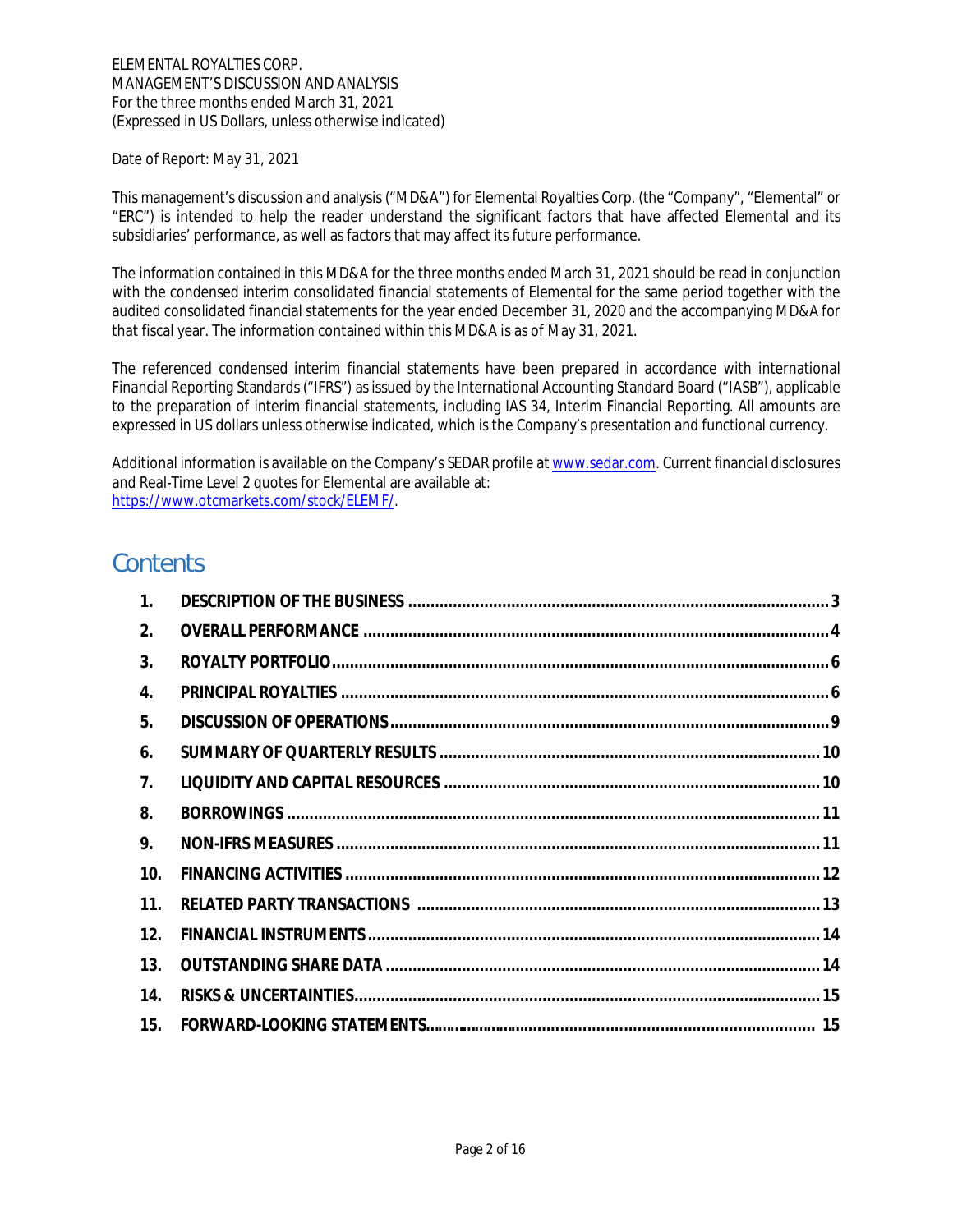# **1. DESCRIPTION OF THE BUSINESS**

Elemental Royalties Corp. is a TSX Venture Exchange ("TSX-V") listed precious metals royalty company focused on acquiring royalties over producing, or near producing, assets from established operators and counterparties.

The Company's common shares are listed on the TSX-V under the symbol "ELE" and the OTCQX under the symbol "ELEMF".

On July 27, 2020, the Company completed a reverse takeover ("RTO") with Fengro Industries Corp., a company trading on the TSX Venture Exchange and on July 30, 2020 the Company's shares commenced trading on the TSX Venture Exchange under the trading symbol "ELE". Effective July 27, 2020, Fengro changed its name to "Elemental Royalties Corp." and consolidated its share capital (the "Consolidation") on the basis of 209 (old) common shares for 1 (new) common share. Immediately following the Consolidation, Fengro had an aggregate of 753,706 common shares outstanding.

Pursuant to the terms of the RTO all outstanding securities of Elemental Royalties Limited ("ERL") were exchanged (the "Share Exchange") for post-Consolidation securities of ERC on a 4.8114 for 1 basis, resulting in 22,664,788 ERC common shares being issued to former shareholders of ERL. The 497,797 Performance Share Units outstanding at July 27, 2020 were exchanged on a 4.8114 for 1 basis, resulting in 2,395,109 replacement Performance Share Units being issued. All references to share and per share amounts in this MD&A have been retroactively restated to reflect the post-4.8114 for 1 exchange ratio.

Before listing in July 2020, the Company completed the acquisition of five producing royalties. These generated gross revenue of approximately \$5.1 million for the year ended December 31, 2020 and together with the portfolio of Australian gold royalties acquired from South32 in February 2021 are expected to generate estimated gross revenue of approximately \$7.0 million to \$7.9 million in fiscal 2021, with over 80% of revenue generated from gold production.

In 2021, Elemental continues to expect 4,000 to 4,400 Attributable Gold Equivalent ounces from its existing portfolio, weighted towards the second half of the year, with 94% of expected revenue derived from gold and silver production. At a range of US\$1,750 to US\$1,800 per ounce average received gold price, this would achieve revenue of US\$7.0 million to US\$7.9 million in 2021. For the methodology used to calculate Attributable Gold Equivalent ounces see Non-IFRS Financial Measures.

The Company's gold-focused royalty portfolio is diversified by several top-tier operators and by jurisdiction, serving to reduce operating risk to the Company and to the individual investor. By relying on advanced assets the Company is able to minimize funding and development risks that are outside Elemental's control. Elemental focuses on acquiring assets located in proven mining jurisdictions in order to seek to mitigate the risks of political instability and policy changes.

The Company's royalties provide uncapped revenue and are not subject to any buybacks as of the date of this report and at March 31, 2021, meaning that all future mineral resource to mineral reserve conversion over the royalty areas delivers both value and greater certainty to Elemental at no additional cost.

In addition, the portfolio contains significant exploration upside; the Wahgnion gold mine in Burkina Faso sits within a license package of over 1,000km<sup>2</sup>, and the Mercedes mine in Mexico sits within a nearly 700km<sup>2</sup> license. These district scale land packages provide ERC with exposure to future exploration success without any operational or financial contribution from Elemental.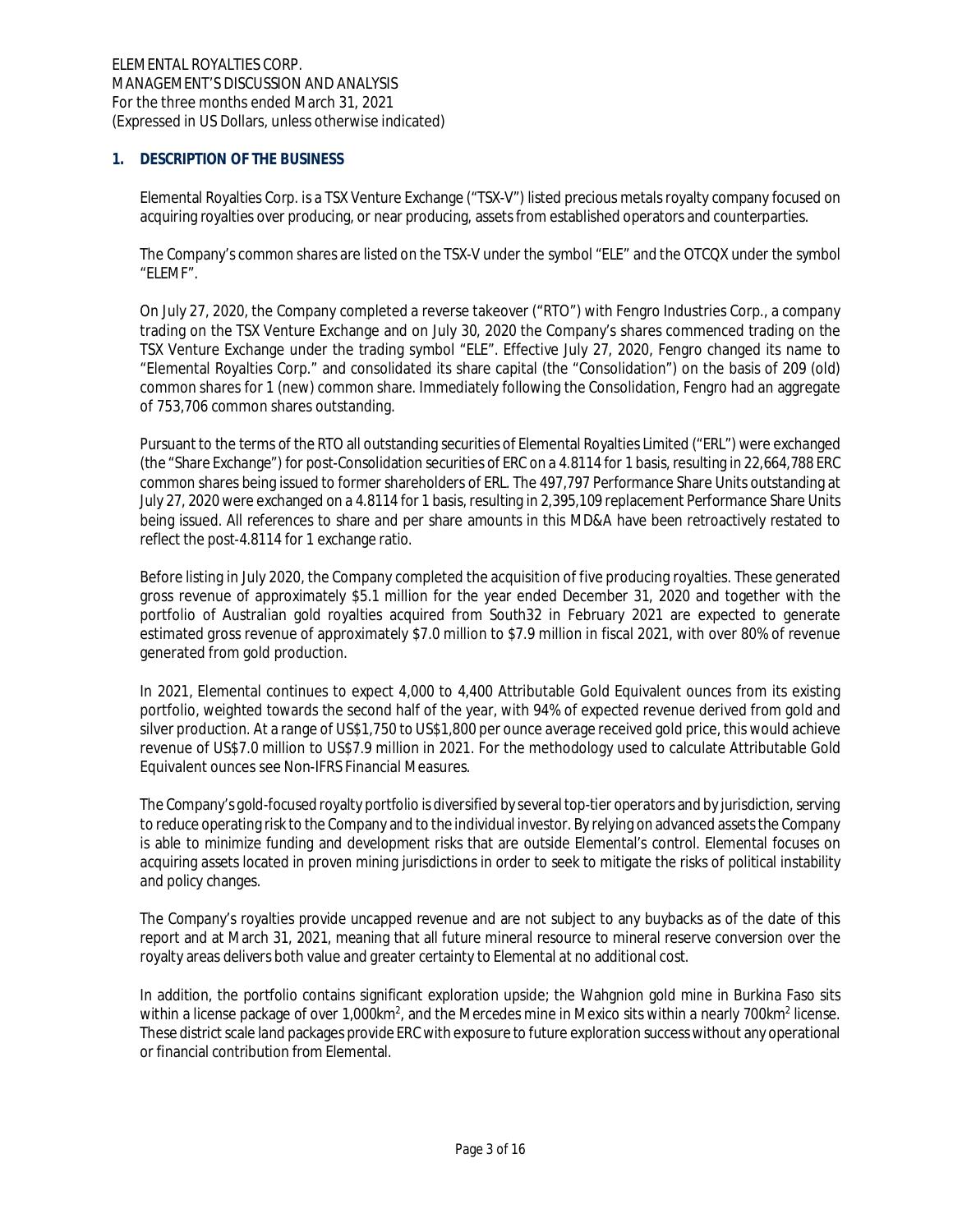# **2. OVERALL PERFORMANCE**

- · Revenue of \$1,148,405 for the three months ended March 31, 2021.
- · Total Attributable Gold Equivalent ounces of 641 for the three months ended March 31, 2021.
- · Operating cash flow outflow of \$332,208 for the three months ended March 31, 2021.
- Net loss of \$1,082,401 for the three months ended March 31, 2021.
- · Adjusted EBITDA of \$587,292 (refer to the "Non-IFRS Measures" section of this MD&A).

Highlights and key developments include:

- · On November 23, 2020, the Company announced that it had entered into a binding agreement to acquire a portfolio of royalties from South32 Limited for \$55 million (the "South32 Acquisition"). From mid-2021 onwards the South32 Acquisition is forecast to nearly double the Company's royalty revenue with continuing revenue growth in 2022 and 2023. As consideration for the transaction Elemental agreed to make a cash payment of \$40 million (the "Cash Payment") and to issue 13,065,100 common shares to South32.
- To fund the Cash Payment, the Company utilized cash on hand, the Amended and Restated Sprott Credit Facility (the "Amended Sprott Credit Facility"), and completed a "bought deal" brokered subscription receipt financing. The brokered subscription receipt financing consisted of 10,748,132 subscription receipts (exchangeable for common shares of the Company on a one-for-one basis) at CAD\$1.50 per subscription receipt for gross proceeds of CAD\$16,122,198. In connection with the financing, the Company paid cash finders' fees of \$1,083,461 and incurred cash issuance costs of \$171,482.
- · On December 29, 2020, the Company entered into the Amended and Restated Sprott Credit Facility with Sprott Private Resource Lending ("Sprott"), an arm's length party. Pursuant to the Amended Sprott Credit Facility, Sprott advanced to Elemental an aggregate amount of \$25,000,000, which amount was used to satisfy, in part, the acquisition price of the South32 Acquisition. The Amended Sprott Credit Facility is secured against Elemental's assets and matures on January 31, 2023. The Amended Sprott Credit Facility provides that the facility will have a two-year term and incur interest at an annual rate of 9% plus the greater of (i) US 3-month LIBOR, and (ii) 1% per annum, payable monthly. In connection with the advance of funds under the Amended Sprott Credit Facility, Elemental agreed to an issuer discount of 3% of the aggregate total advance, which was satisfied through the issuance by Elemental of approximately 653,255 common shares at CDN\$1.50 per common share.
- · On February 8, 2021, Elemental completed the South32 Acquisition. On the same date the subscription receipts converted into 10,748,132 common shares of Elemental, and the Company issued 13,065,100 common shares to South32 representing approximately 19% of the issued and outstanding common shares of the Company.

Subsequent to March 31, 2021:

- · Following the South32 Acquisition, and in accordance with an Investor Rights Agreement, South32 nominated Simon Collins to the Board of Elemental to increase the number of directors to five. Simon has more than 25 years' experience in the resources industry in senior leadership and business development roles. At South32, Simon leads the Corporate Development team which covers portfolio strategy, business development, mergers and acquisitions and greenfields exploration. Simon also has accountability for South32's nonoperated Brazilian alumina refining joint venture, the Hermosa base metals development project located in southern Arizona and the 50% owned Ambler Metals base metals exploration joint venture in Alaska. Prior to joining South32, Simon worked for BHP for more than a decade, where he led global business development teams. Simon started his career in mine operations in Australia and South Africa.
- · AIF submitted on May 20, followed by preliminary filing of Base Shelf Prospectus with BCSC.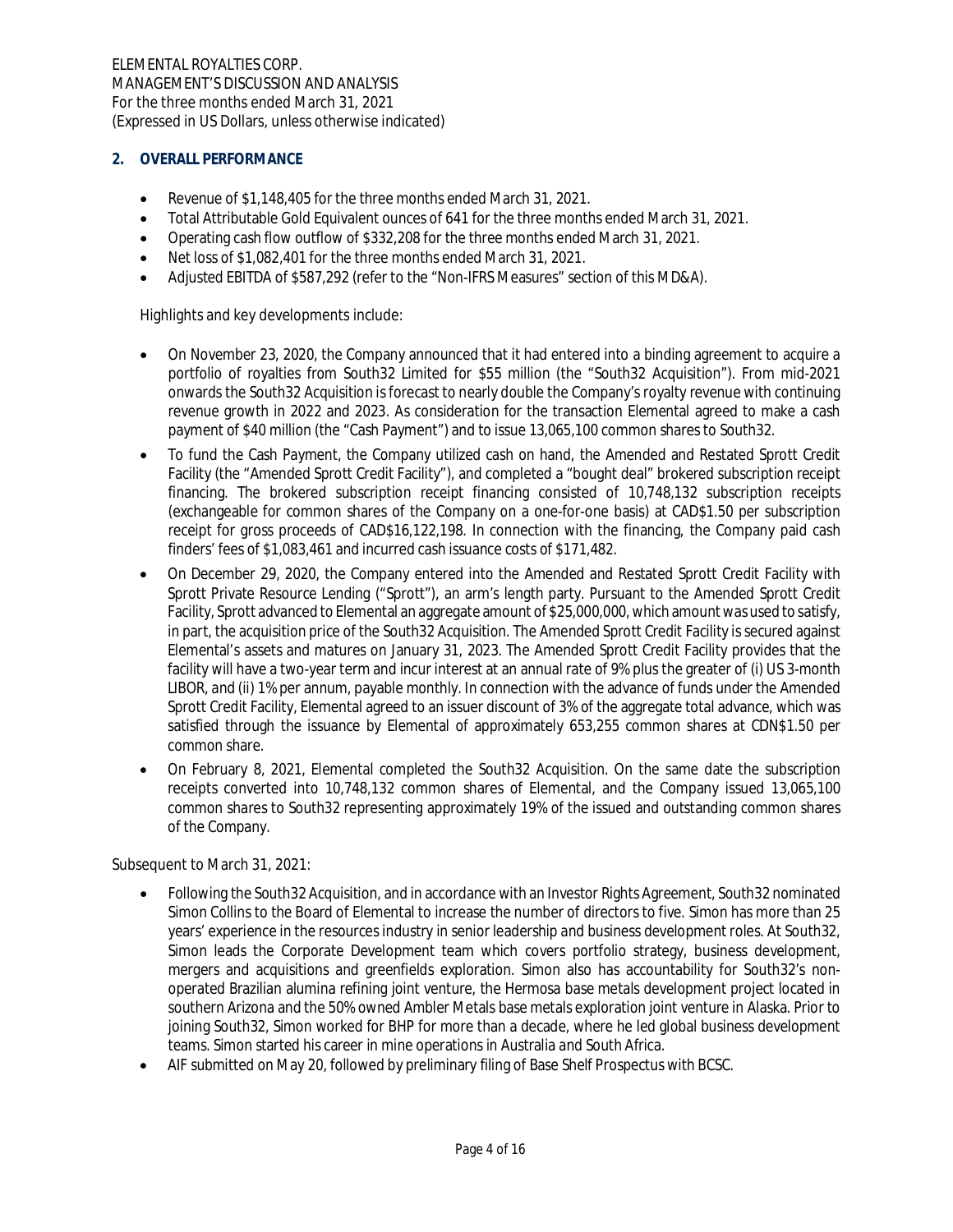- · Focus Minerals Limited (ASX: FML) ("**Focus**") announced the first phase of an Open Pit Pre-Feasibility Study ("PFS") at their 100% Laverton Project in Western Australia, over which the Company holds a 2% Gross Revenue Royalty.
- · Endeavour Mining (TSX: EDV) ("**Endeavour**") has provided production guidance following its acquisition of the Wahgnion mine and committed to a major exploration program.
- · Development work has begun on the Tuart Underground Mine covered by Elemental's 5% Net Profits Interest or A\$10/oz Royalty at Zijin Mining's (HKG: 2899) ("**Zijin**") Mount Pleasant Operations.

The following table summarizes the Company's total revenue and Attributable Gold Equivalent ounces from royalty interests during the three months ended March 31, 2021 and 2020:

|                                      | 2021<br>\$ | 2020<br>\$ |
|--------------------------------------|------------|------------|
| Kwale                                | 153,396    | 141,361    |
| Amancaya                             | 366,450    | 601,463    |
| Wahgnion                             | 628,559    | 469,839    |
| Total revenue from royalty interests | 1,148,405  | 1,212,663  |

The following table summarizes the Company's Attributable Gold Equivalent ounces from royalty interests during the three months ended March 31, 2021 and 2020:

|                                                        | 2021 | 2020 |
|--------------------------------------------------------|------|------|
|                                                        | 0Z   | 0Z   |
|                                                        |      |      |
| Kwale                                                  | 86   | 89   |
| Amancaya                                               | 204  | 379  |
| Wahgnion                                               | 351  | 269  |
|                                                        |      |      |
| Total Attributable Gold Equivalent ounces <sup>1</sup> | 641  | 737  |

(1) For the methodology used to calculate Attributable Gold Equivalent ounces see Non-IFRS Financial Measures

Quarterly changes in royalty sales are primarily driven by fluctuations in production at the underlying mines, the timing of sales, changes in the price of commodities, royalties being advanced to production and the acquisition of new royalties.

In January 2021, the planned transition of operations to a new mining contractor at Amancaya was undertaken. This was expected to result in decreased production in January, but February and March production was also impacted. Planned production rates were achieved in April and with the sale of approximately 4,500 ounces of gold from inventory during the Quarter, the change in Amancaya guidance is not expected to impact Elemental guidance.

Wahgnion royalty revenue was attributable to the Company for the full Quarter in 2021, whereas in 2020 this was the case from January  $28<sup>th</sup>$  following the acquisition of the royalty.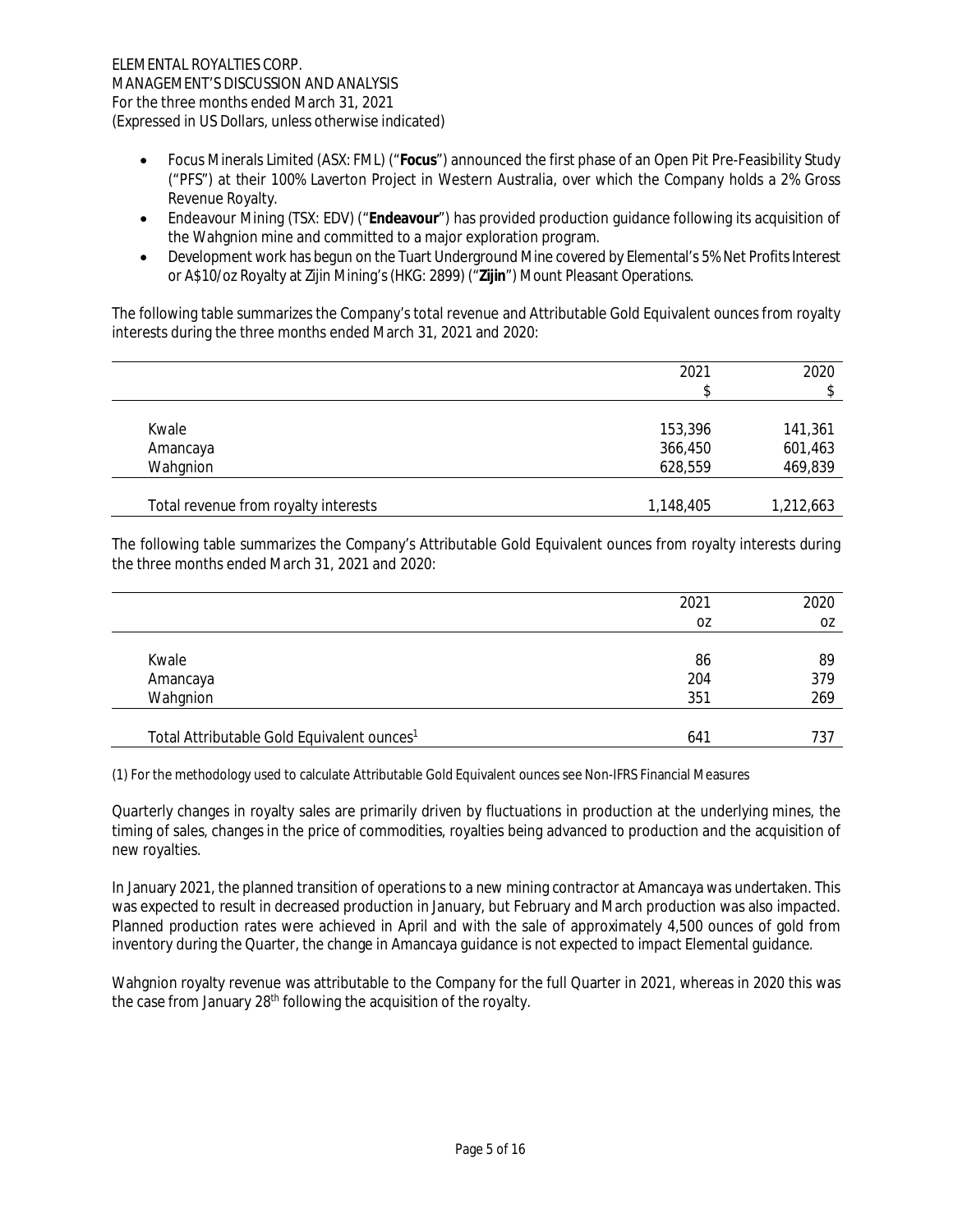# **3. ROYALTY PORTFOLIO**

Elemental's focus is securing royalties over high-quality precious metals assets with established operators. The following table lists the royalty interests that Elemental owns either directly, or indirectly through its subsidiaries as at March 31, 2021.

| Project                    | Operator                                   | Location     | Commodity                   | Stage       | Royalty Type           |
|----------------------------|--------------------------------------------|--------------|-----------------------------|-------------|------------------------|
| Amancaya                   | Austral Gold Ltd                           | Chile        | Gold, silver                | Production  | 2.25% NSR              |
| Karlawinda <sup>2</sup>    | Capricorn Metals<br>Ltd                    | W. Australia | Gold                        | Development | <b>2% NSR</b>          |
| Kwale                      | <b>Base Resources</b><br>Ltd.              | Kenya        | Ilmenite, rutile,<br>zircon | Production  | 0.25% GRR              |
| Laverton <sup>2</sup>      | <b>Focus Minerals</b><br>Ltd               | W. Australia | Gold                        | Feasibility | 2% GRR                 |
| Mercedes <sup>1</sup>      | Equinox Gold<br>Corp.                      | Mexico       | Gold, silver                | Production  | <b>1% NSR</b>          |
| Mt. Pleasant               | Zijin Mining<br>Group                      | W. Australia | Gold                        | Production  | 5% NPI or<br>AU\$10/oz |
| Panton                     | <b>Great Northern</b><br>Palladium Pty Ltd | W. Australia | <b>PGM</b>                  | Feasibility | 0.5% NSR               |
| Wahgnion                   | Endeavour<br>Mining Corp.                  | Burkina Faso | Gold                        | Production  | <b>1% NSR</b>          |
| Western Queen <sup>2</sup> | Rumble<br>Resources Ltd                    | W. Australia | Gold                        | Exploration | AU\$6-20/oz<br>royalty |

 $(1)$  Royalty revenue due to Elemental after the earlier of: (a) the date on which 450,000 ounces of gold equivalent have been produced after July 28, 2016 or b) the sixth anniversary of that date (July 28, 2022).

 $(2)$  Royalty assets acquired in the South32 Acquisition on February 8, 2021.

# **4. PRINCIPAL ROYALTIES:**

**Amancaya Project:**

| Location:  | Chile                            |
|------------|----------------------------------|
| Commodity: | Gold                             |
| Operator:  | Austral Gold Corp                |
| Royalty:   | 2.25% Net Smelter Return ("NSR") |
| Update:    |                                  |

- · Amancaya/Guanaco produced 4,684 gold equivalent ounces in Q1 2021 (4,450 gold ounces and 16,031 silver ounces), of which 54% were in March following the outsourcing of its underground mining operations at Amancaya in January, which is expected to increase the efficiency and stability of its operations going forwards.
- · By mid-April, planned production rates were being achieved and Austral expects production to be weighted to the second half of the year.
- · Production guidance for 2021 was adjusted to 45,000 50,000 GEOs from 50,000 55,000 GEOs, not including sales of gold ounces from inventory, which totaled approximately 4,500 ounces in Q1. This means that the change in Amancaya guidance is not expected to impact Elemental guidance.
- · In January 2021, Austral announced that in the course of a successful delineation program at its Amancaya mine it has discovered a new mineralized zone. Veins have been intercepted 50 to 100 metres immediately below existing workings, exhibiting similar widths and tenor. In addition, Austral also reported the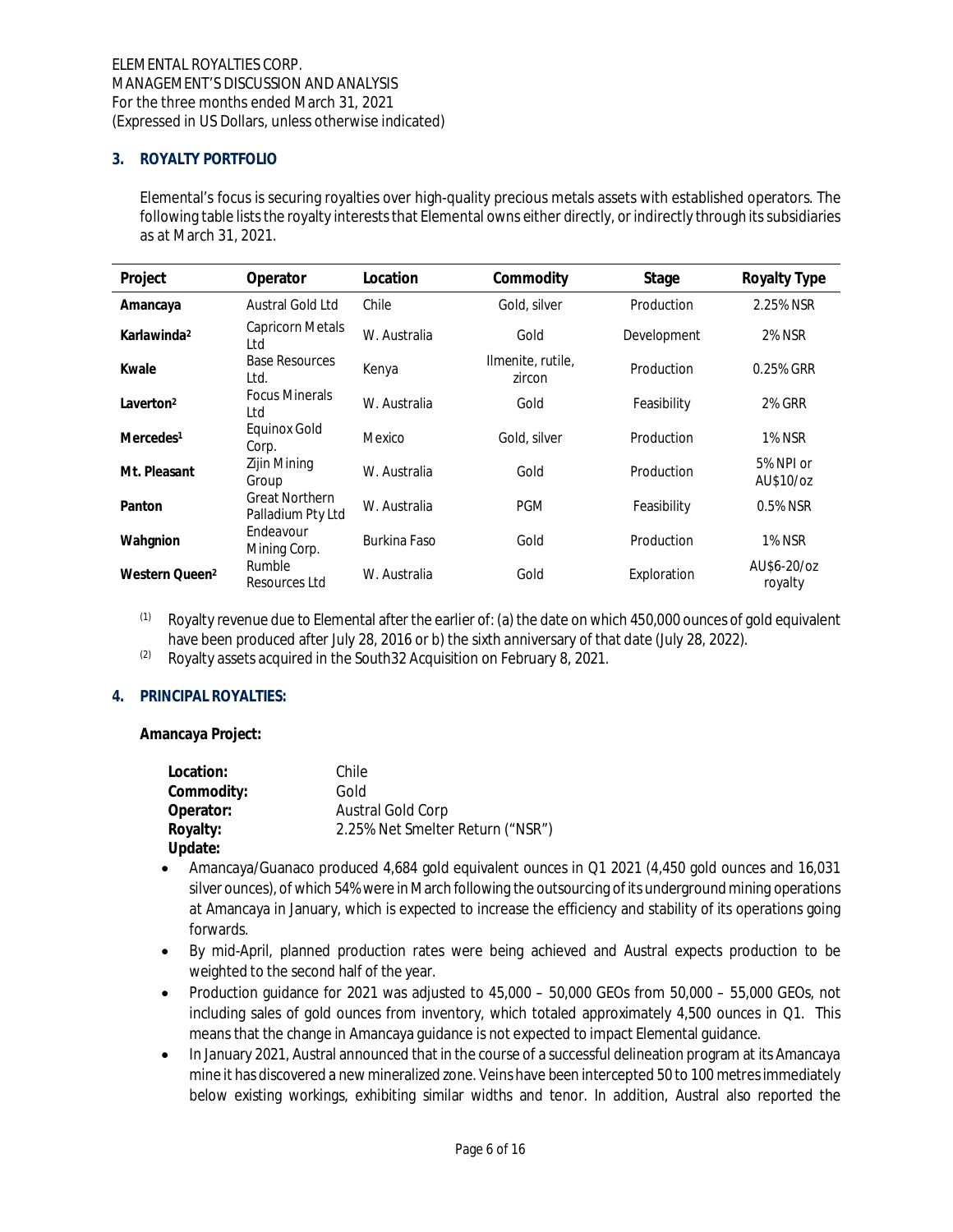discovery of a new mineralized breccia system, some 40 metres downhole beyond an intersection through the vein (the "Veta Central") that is currently being mined. This new wide zone of hydrothermal breccia may have the potential to enhance the production profile and further extend mine life at Amancaya beyond that of extensions to the currently mined vein.

**Karlawinda Project:**

| Location:  | Western Australia     |
|------------|-----------------------|
| Commodity: | Gold                  |
| Operator:  | Capricorn Metals Ltd. |
| Royalty:   | 2% NSR                |
| Update:    |                       |

- · Located in the Pilbara region of Western Australia, 70km by road south-east of the town of Newman and close to key infrastructure and mining support services. Karlawinda is an advanced gold project which includes the Bibra Deposit and numerous significant exploration targets including the Francopan Prospect. Capricorn Metals Ltd (ASX: CMM) acquired the project in February 2016, and have made rapid progress since then.
- In April 2020, Capricorn announced an updated Mineral Reserve Estimate for the Bibra Deposit comprising 43.5 Mt @ 0.9 grams per tonne of gold for 1.2 million ounces of gold, a 35% increase from the previously announced Reserve of 892,000 ounces. The pit design yields a 12-year mine life, with a stripping ratio of 3.6:1. Construction at Karlawinda is well underway, with plant commissioning expected to commence in the March 2021 quarter and first gold production to follow in the June 2021 quarter. Capricorn is targeting annual gold production at Karlawinda of 110,000 - 125,000 oz.

**Laverton Project:**

| Location:  | Western Australia                |
|------------|----------------------------------|
| Commodity: | Gold                             |
| Operator:  | Focus Minerals Ltd.              |
| Royalty:   | 2% Gross Revenue Royalty ("GRR") |
| Update:    |                                  |

- · Located in the Eastern Goldfields region of Western Australia, surrounding the town of Laverton, approximately 250km north of Kalgoorlie. Elemental's interest is a 2% Gross Revenue Royalty payable on certain licenses held by Focus Minerals Ltd at their brownfield Laverton gold project in Western Australia.
- · Focus has been actively exploring royalty-linked tenements and advancing its Stage 1 production plan, which contemplates open pit mining of the Beasley Creek, Beasley Creek South, Telegraph and Wedge - Lancefield North deposits. The Pre-Feasibility Study is expected to be released during Q1 2021. Focus is also advancing its Stage 2 production plan, which contemplates mining of the refractory Lancefield Underground, Rumor and Apollo deposits (among others), with first production targeted for 2025.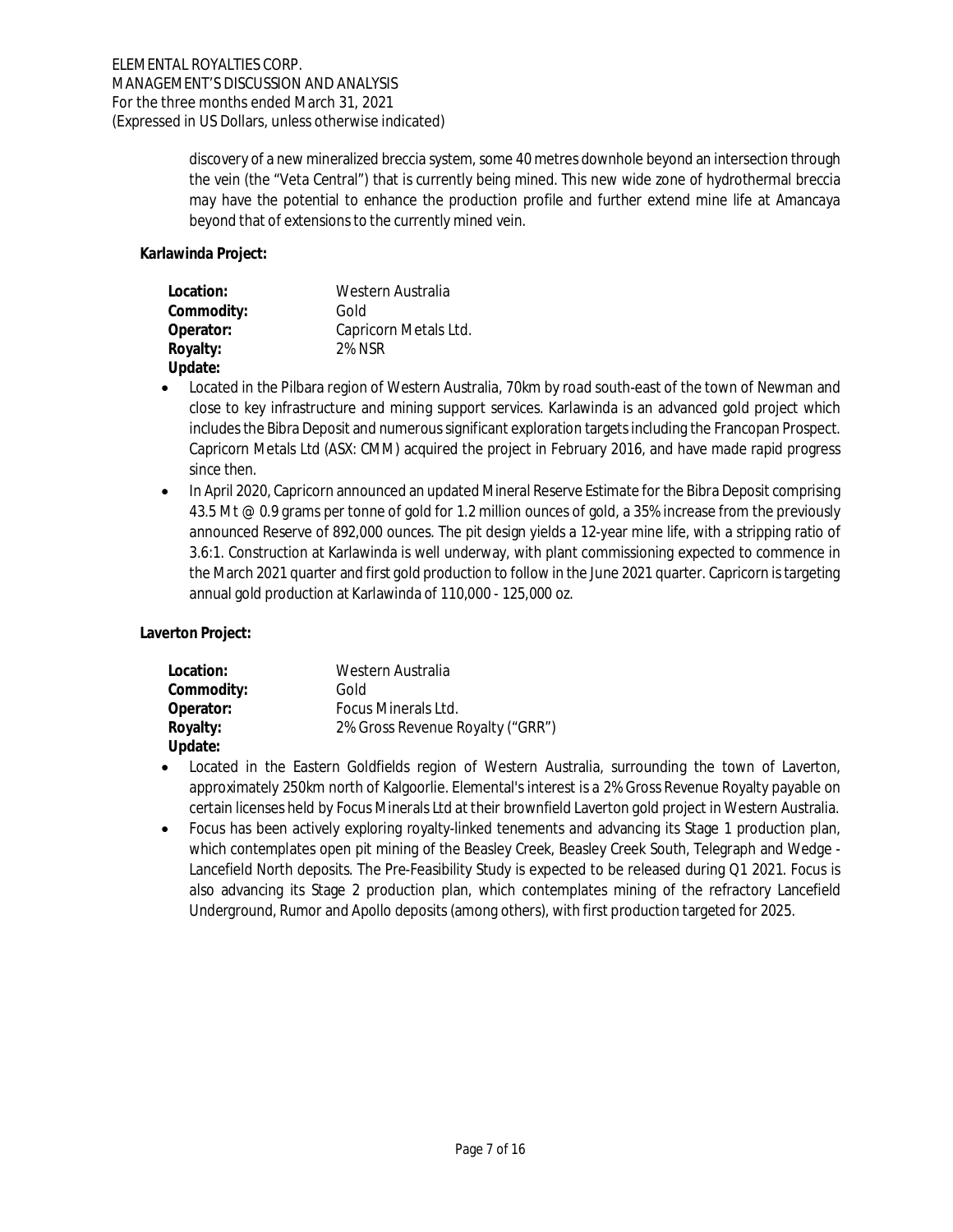**Mercedes Project:**

| Location:  | Mexico             |
|------------|--------------------|
| Commodity: | Gold & silver      |
| Operator:  | Equinox Gold Corp. |
| Royalty:   | 1% NSR             |
| Update:    |                    |

- · The Mercedes Mine (Mexico) was placed on care and maintenance between March 30, 2020 and May 13, 2020 following a decree from the Mexican Federal Government in response to the COVID-19 pandemic.
- · Operations restarted with reduced staffing focused on higher grades and improved efficiency, producing 34,955 ounces of gold and 167,917 ounces of silver for 2020.
- The focus is currently on the promising, fast-evolving Diluvio/Lupita/San Martin system while also implementing continued exploration, underground development, and mill maintenance programs with the intention of returning to full annual production of approximately 80,000 to 90,000 ounces.
- · Drilling expanded and confirmed the continuity of higher-grade mineralization in several areas of the Mercedes mine, covering Marianas (the down-plunge extension of the main, historical Mercedes mine trend, which remains open at depth and potentially further down-plunge; and, where a delineation program of 5,000 metres was expected to be completed by the end of the year); the San Martin Vein (discovered in 2019 and where drilling is defining the extension of the mineralization), and Diluvio West (where drilling has been delineating the extent of mineralization, concentrating on a higher grade central zone).
- · Royalty revenue is due to Elemental after the earlier of: (a) the date on which 450,000 ounces of gold equivalent have been produced after July 28, 2016 or (b) the sixth anniversary of that date (July 28, 2022). Elemental expects that as a result of the COVID-19 stoppages, the start of royalty payments are likely to be payable from July 28, 2022, rather than the 450,000 ounce production hurdle.
- · On December 16, 2020 Equinox Gold and Premier") announced that the companies had entered into a definitive agreement whereby Equinox Gold would acquire all of the outstanding shares of Premier. The acquisition was completed on April 7, 2021.

**Wahgnion Project:**

| Location:  | Burkina Faso           |
|------------|------------------------|
| Commodity: | Gold                   |
| Operator:  | Endeavour Mining Corp. |
| Royalty:   | <b>1% NSR</b>          |
| Update:    |                        |

- Production during the Quarter was 43,000 ounces of gold, compared with 41,000 ounces of gold in Q4 2020. Of this, 25,000 ounces of gold were produced after the acquisition of the mine by Endeavour.
- · On February 10 2021, Endeavour Mining completed the acquisition of Teranga Gold, including the Wahgnion mine.
- Endeavour provided production guidance for 2021 from the acquisition date of between 140,000 155,000 ounces, equating to approximately 158,000 to 175,000 ounces for the full year, at an all-in sustaining cost of between \$940 - \$990 per ounce.
- An exploration budget of \$12 million has been allocated to Wahgnion for 2021, the second largest exploration expenditure by operation with a planned balance between Resource extensions at the currently mined deposits, and new targets within the more than 1,000km $^{\rm 2}$  combined exploration area.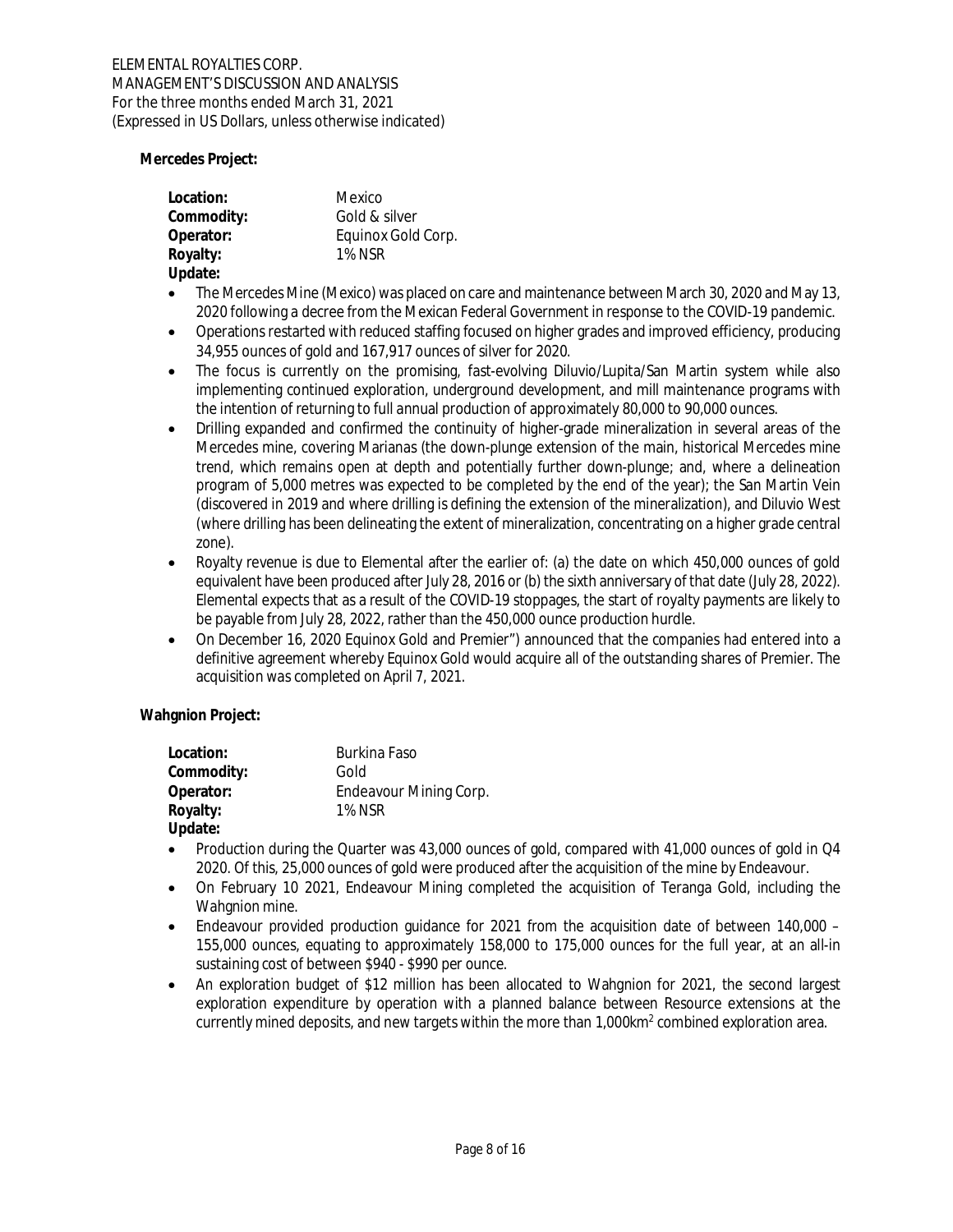# **5. DISCUSSION OF OPERATIONS**

|                                     | Three months ended |            |
|-------------------------------------|--------------------|------------|
|                                     |                    | March 31,  |
|                                     | 2021               | 2020       |
|                                     | \$                 | \$         |
|                                     |                    |            |
| Revenue from royalty interests      | 1,148,405          | 1,212,663  |
| Depletion of royalty interests      | (422, 647)         | (411, 210) |
| General and administrative expenses | (343, 774)         | (177, 076) |
| Project evaluation expenses         | (180, 166)         | (75, 499)  |
| Share-based compensation expense    | (241, 958)         | (58, 108)  |
| Interest income                     | 7.410              |            |
| Interest and financing expenses     | (719,270)          | (639, 877) |
| Foreign exchange and other          | (44, 583)          | 9,611      |
| Withholding tax expense             | (285, 818)         | (239, 806) |
| Net loss for the period             | (1,082,401)        | (379, 302) |
|                                     |                    |            |
| Operating cash flows                | (332, 208)         | 183,169    |
|                                     |                    |            |
| Adjusted EBITDA <sup>(1)</sup>      | 587,292            | 969,699    |

The discussion of operations relates to the Company's three months ended March 31, 2021 and 2020.

(1) Refer to the "Non-IFRS Measures" section of this MD&A.

The Company recorded a net loss of \$1,040,579 for the three months ended March 31, 2021 as compared to a net loss of \$379,302 for the three months ended March 31, 2020. The increase in net loss is due to a combination of factors including:

- Royalty revenue decreased to \$1,148,405 for the three months ended March 31, 2021 compared to \$1,212,663 for the three months ended March 31, 2020 due to a decrease in Amancaya revenue caused by the transition to contractor mining, offset partially by higher sales from Wahgnion. Depletion of royalty interests increased from \$411,210 for the three months ended March 31, 2020 to \$422,647 for the three months ended March 31, 2021.
- General and administrative expenses increased from \$177,076 for the three months ended March 31, 2020 to \$343,774 for the three months ended March 31, 2021 due primarily to an increase in employment costs from \$99,726 to \$247,370, an increase in professional and consultancy fees from \$85,871 to \$115,817 and corporate administration expenses from \$79,074 to \$117,361.
- · Project evaluation expenses increased from \$75,499 for the three months ended March 31, 2020 to \$180,166 for the three months ended March 31, 2021. Project evaluation expenses are those activities required to acquire and then manage the Company's portfolio of royalty assets. Certain employment costs and professional and consulting fees are allocated to project evaluation expenses.
- Share-based compensation expense increased during the current period due to vesting of PSUs and stock options that were granted in July 2020.
- Interest and finance expense increased from \$639,877 for the three months ended March 31, 2020 to \$719,270 for the three months ended March 31, 2021 due to the interest and fees associated with the Amended Sprott Credit Facility.
- Withholding tax expense increased from \$239,806 for the three months ended March 31, 2020 to \$285,818 for the three months ended March 31, 2021 due to the increase in Kwale and Wahgnion revenues subject to withholding tax.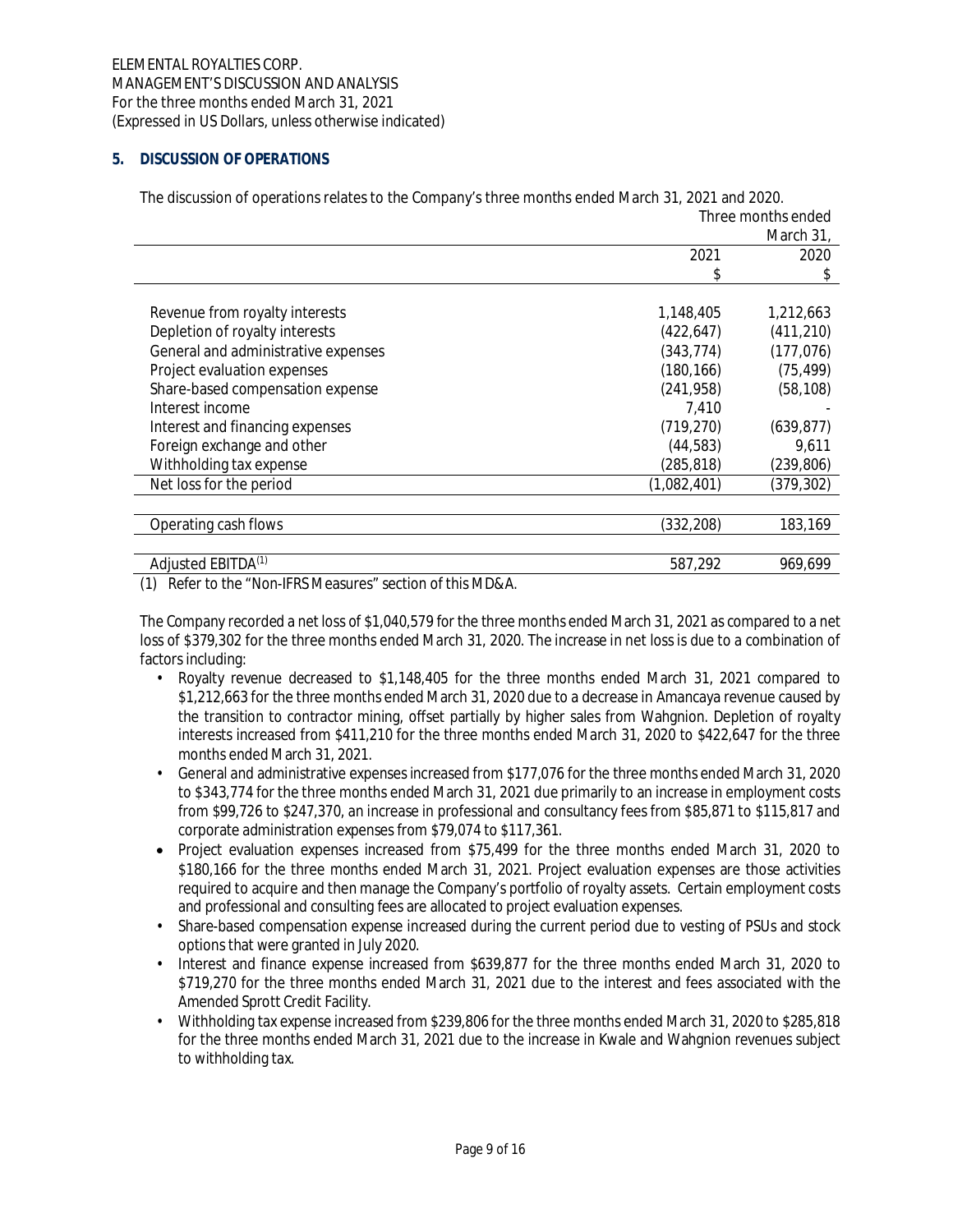# **6. SUMMARY OF QUARTERLY RESULTS**

The following is selected financial data of the Company for the last eight quarters ending with the most recently completed quarter, being the three months ended March 31, 2021.

|                                | THREE MONTHS ENDED |              |                    |            |
|--------------------------------|--------------------|--------------|--------------------|------------|
|                                | March 31,          | December 31, | September 30,      | June 30,   |
|                                | 2021               | 2020         | 2020               | 2020       |
|                                | $($ \$)            | (\$)         | (\$)               | $(\$)$     |
| Total revenues                 | 1,148,405          | 1,460,712    | 1,152,922          | 1,294,687  |
| Net loss                       | (1,082,401)        | (266, 476)   | (1, 216, 827)      | (768, 033) |
| Net loss per share – basic and |                    |              |                    |            |
| diluted                        | (0.02)             | (0.01)       | (0.03)             | (0.03)     |
| Total assets                   | 78,274,337         | 28,314,061   | 27,049,681         | 19,312,334 |
|                                |                    |              | THREE MONTHS ENDED |            |
|                                | March 31,          | December 31, | September 30,      | June 30,   |
|                                | 2020               | 2019         | 2019               | 2019       |
|                                | $($ \$)            | $($ \$)      | (\$)               | $($ \$)    |
| Total revenues                 | 1,212,663          | 647,991      | 660,849            | 709,059    |
| Net income (loss)              | (379, 302)         | (144, 512)   | 72,056             | 95,777     |
| Net income (loss) per share -  |                    |              |                    |            |
| basic and diluted              | (0.02)             | (0.01)       | 0.00               | 0.01       |
| Total assets                   | 18,375,516         | 6,666,315    | 6,227,180          | 6,117,450  |

The increase in assets in Q1 2021 was due to the acquisition of South32 royalty assets. The increase in assets in Q3 2020 was due to the brokered financing closed in July 2020. The increase in assets in Q1 2020 was due to the acquisition of the Wahgnion Royalty on January 29, 2020 for aggregate consideration of \$12,500,000.

The increase in loss during Q1 2021 was due to increased general and administrative expenditures as well as a reduction in gross profit from \$801,453 in Q1 2020 to \$725,758 in Q1 2021. The increased loss during Q3 2020 was due to the listing expense on closing the reverse takeover transaction.

#### **7. LIQUIDITY AND CAPITAL RESOURCES**

As at March 31, 2021, the Company's cash balance was \$6,572,585 (December 31, 2020 - \$10,920,888) with a working capital of \$7,279,086 (December 31, 2020 – working capital of \$11,002,557). The decrease in working capital was due to the net proceeds of \$11,926,259 received from equity financings and proceeds from borrowings, net of fees paid in cash of \$24,832,554, offset with the purchase of the South32 Royalty portfolio for \$40,136,483, among other items.

The Company's operations used \$332,208 during the three months ended March 31, 2021 (2020 – operations provided \$183,169) with \$40,129,073 (2020 - \$11,003,953) used in investing activities. As at March 31, 2021, the Company had sufficient working capital to fund operations and had no commitments to make further funding of its royalties other than a contingent AU\$400,000 payment on the Mount Pleasant royalty.

The Company's aggregate operating, investing, and financing activities during the three months ended March 31, 2021 resulted in a decrease in its cash balance from \$10,920,888 at December 31, 2020 to \$6,572,585 at March 31, 2021.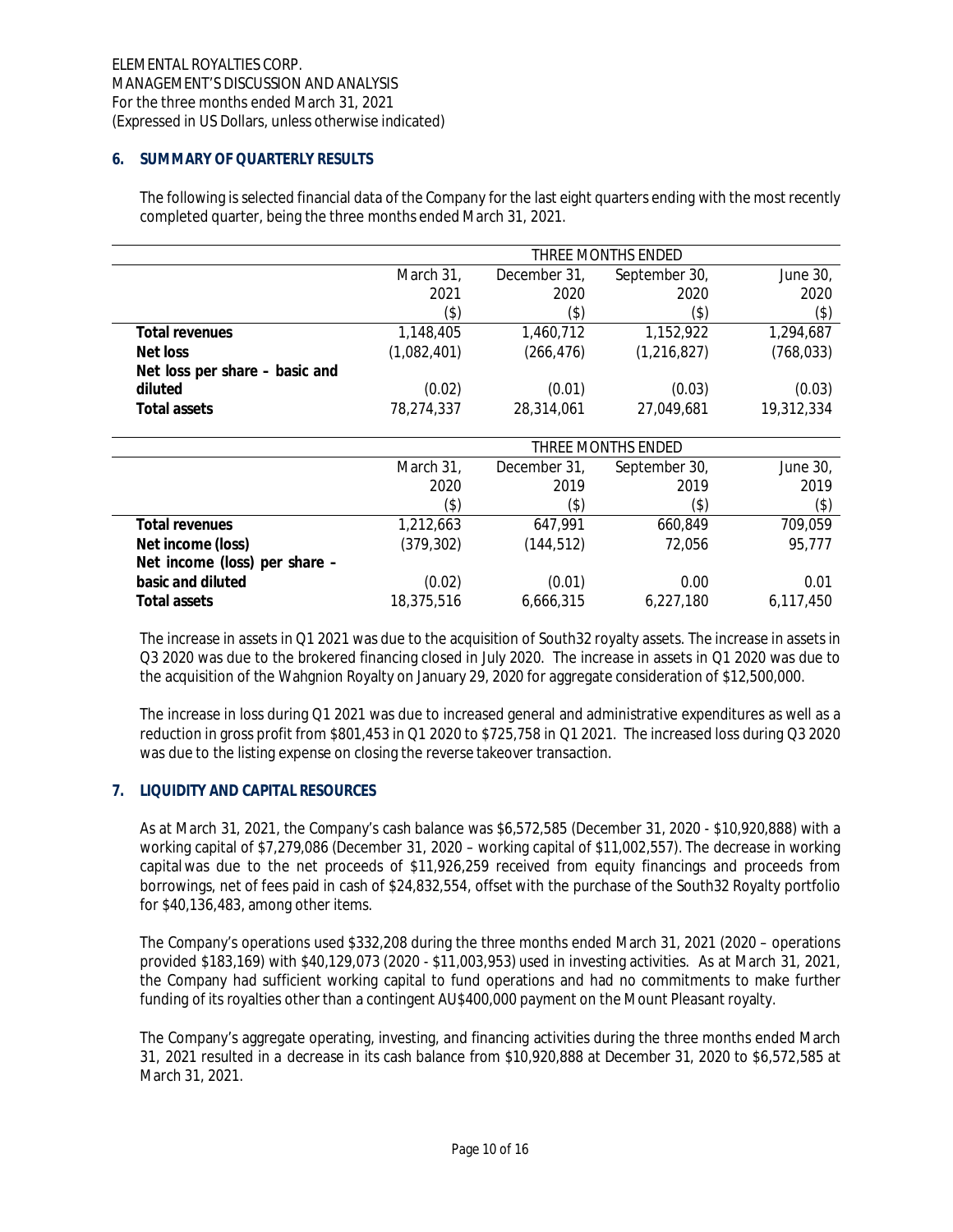Management regularly reviews cash flow forecasts to determine whether the Company has sufficient cash reserves to meet future working capital requirements and discretionary business development opportunities.

The outbreak of the COVID-19 pandemic during 2020 may have a potential impact on the mining operations in which the Company holds royalty interests and from which it receives revenues. The Company is closely monitoring the impact and mitigating actions by each of the mine operators and is pleased to note there has been no significant disruption to operations in Q1. The diversified royalty interests held by the Company across a number of different mine operators and geographical locations significantly mitigate this risk.

# **8. BORROWINGS**

# **Credit Facility**

On December 19, 2019, the Company entered into a Credit Agreement with Sprott Private Resource Lending, an arm's length party, pursuant to which the Company would be provided with a \$8,500,000 senior secured credit facility (the "Sprott Credit Facility"). On January 23, 2020, the Company received \$8,500,000 from the Sprott Credit Facility. The Sprott Credit Facility bore interest at a rate of 11.50% per annum paid monthly, maturing on July 23, 2020 and was secured by all assets of the Company.

On July 1, 2020, the Sprott Credit Facility was amended with a revised maturity date of August 23, 2020.

On August 7, 2020, Elemental repaid \$8,499,999 of principal. The principal balance remaining on the Sprott Credit Facility was \$1, which was repaid during the three months ended March 31, 2021.

On December 29, 2020, the Company entered into an Amended and Restated Credit Agreement with Sprott pursuant to which the Company would be provided with a \$25,000,000 senior secured credit facility (the "Amended Sprott Credit Facility"). On February 9, 2021, the Company received \$25,000,000 from the Amended Sprott Credit Facility.

The Amended Sprott Credit Facility bears interest at a rate of 9% per annum plus the greater of (i) LIBOR and (ii) 1%, paid monthly, matures on January 31, 2023 and is secured by all assets of the Company. The Amended Sprott Credit Facility requires the Company to maintain cash and working capital balances of greater than \$1.0 million, which it has done.

On February 8, 2021, the Company issued 653,255 common shares to Sprott as a finance cost at the fair value of \$769,870. As at March 31, 2021, the Company had incurred costs of \$269,750 for legal fees and other fees in connection with the facility.

During the three months ended March 31, 2021, the Company recorded interest expense of \$645,834 and amortization of transaction costs of \$73,436 on the Amended Sprott Credit Facility.

# **9. NON-IFRS MEASURES:**

The Company has included a performance measure which is non-IFRS and is intended to provide additional information and should not be considered in isolation or as a substitute for measures of performance prepared in accordance with IFRS. This non-IFRS measure does not have any standard meaning under IFRS and other companies may calculate measures differently.

Adjusted EBITDA excludes the effects of certain other income/expenses and unusual non-recurring items. Adjusted EBITDA is comprised of earnings before interest, taxes, depletion, share-based compensation, and the non-cash portion of the listing expense. Management believes that this is a useful measure of the Company's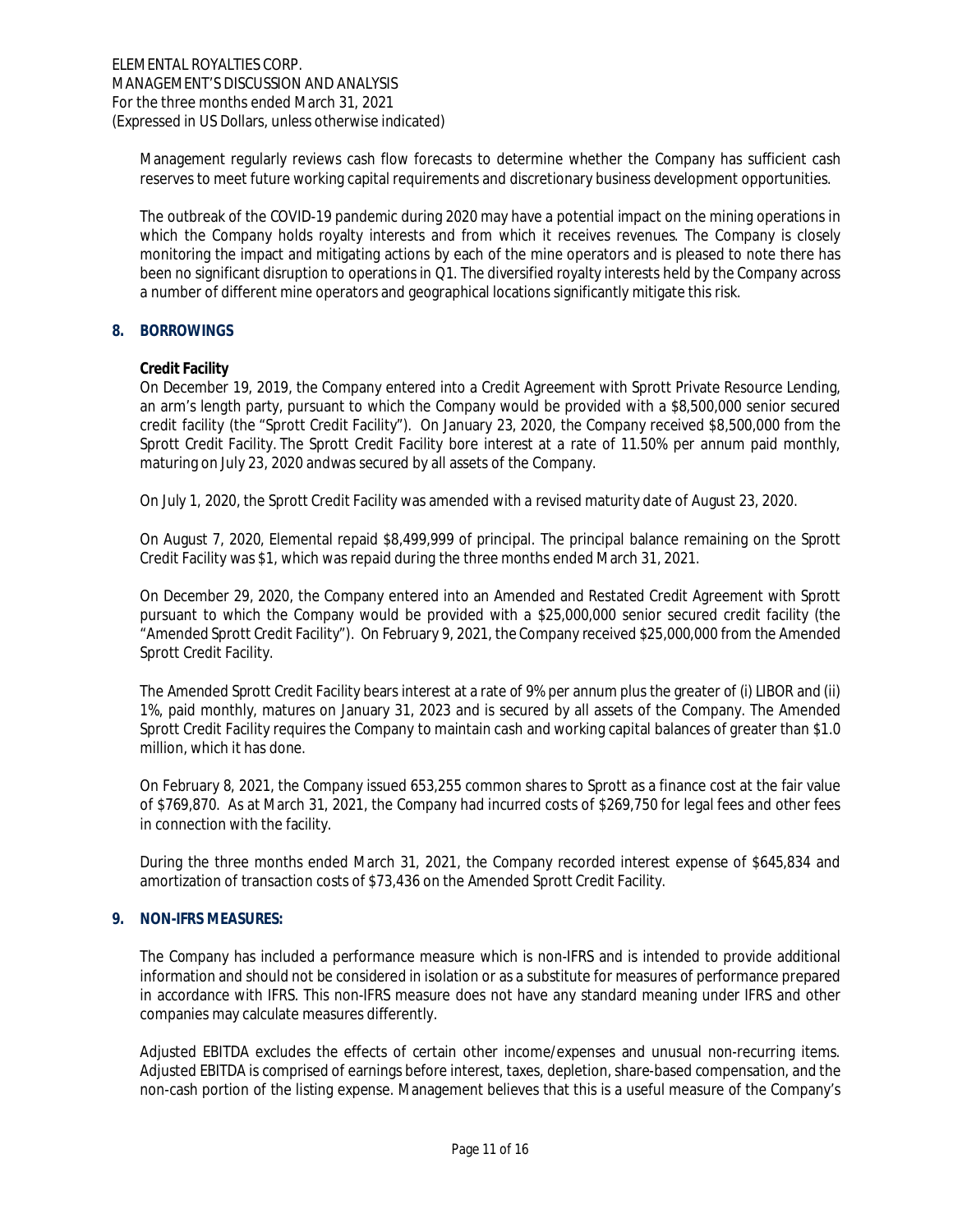performance because it adjusts for items which may not relate to underlying operating performance of the Company and/or are not necessarily indicative of future operating results.

The table below provides a reconciling of adjusted EBITDA for the three months ended March 31, 2021 and  $2020 -$ 

|                                  | 2021        | 2020       |
|----------------------------------|-------------|------------|
|                                  |             |            |
| Net loss                         | (1,082,401) | (379, 302) |
| Tax expense                      | 285,818     | 239,806    |
| Interest and finance expenses    | 719.270     | 639,877    |
| Depletion                        | 422.647     | 411,210    |
| Share-based compensation expense | 241,958     | 58,108     |
| <b>Adjusted EBITDA</b>           | 587,292     | 969,699    |

To calculate gold equivalent ounces the Company's royalty revenue is converted to an Attributable Gold Equivalent ounce basis by dividing the royalty revenue received in a period by the average gold price for the same respective period. The presentation of this non-IFRS measure is intended to provide additional information and should not be considered in isolation or as a substitute for measures of performance prepared in accordance with IFRS. Other companies may calculate these non-IFRS measures differently.

#### **10. FINANCING ACTIVITIES**

During the three months ended March 31, 2021, the Company completed the following equity financing transactions:

- 1) On February 8, 2021, the Company completed a private placement of 10,748,132 common shares at CAD\$1.50 (\$1.18) per common share for gross proceeds of CAD\$16,122,198 (\$12,666,817). In connection with the private placement, the Company paid CAD\$743,568 (\$584,203) of cash finders' fees and incurred additional legal fees and other cash issuance costs of CAD\$241,618 (\$207,441).
- 2) On February 8, 2021, the Company issued 13,065,100 common shares at CAD\$1.50 (\$1.18) per common share as part of the acquisition of the South32 royalty portfolio; and
- 3) On February 8, 2021, the Company issued 653,255 common shares as a finance cost pursuant to the Amended and Restated Credit Agreement with Sprott.

During the three months ended March 31, 2020, the Company completed the following equity financing transactions:

- 1) On January 7, 2020, the Company issued 496,272 common shares at \$0.73 (CAD\$1.01) per share to raise gross proceeds of \$361,008; and
- 2) On January 23, 2020, the Company issued 1,374,683 common shares at \$0.73 (CAD\$1.01) per share as part of the acquisition of Sanembaore Sarl Pty Ltd. ("SNB").

#### **OFF-BALANCE SHEET ARRANGEMENTS**

The Company has not entered into any off-balance sheet arrangements.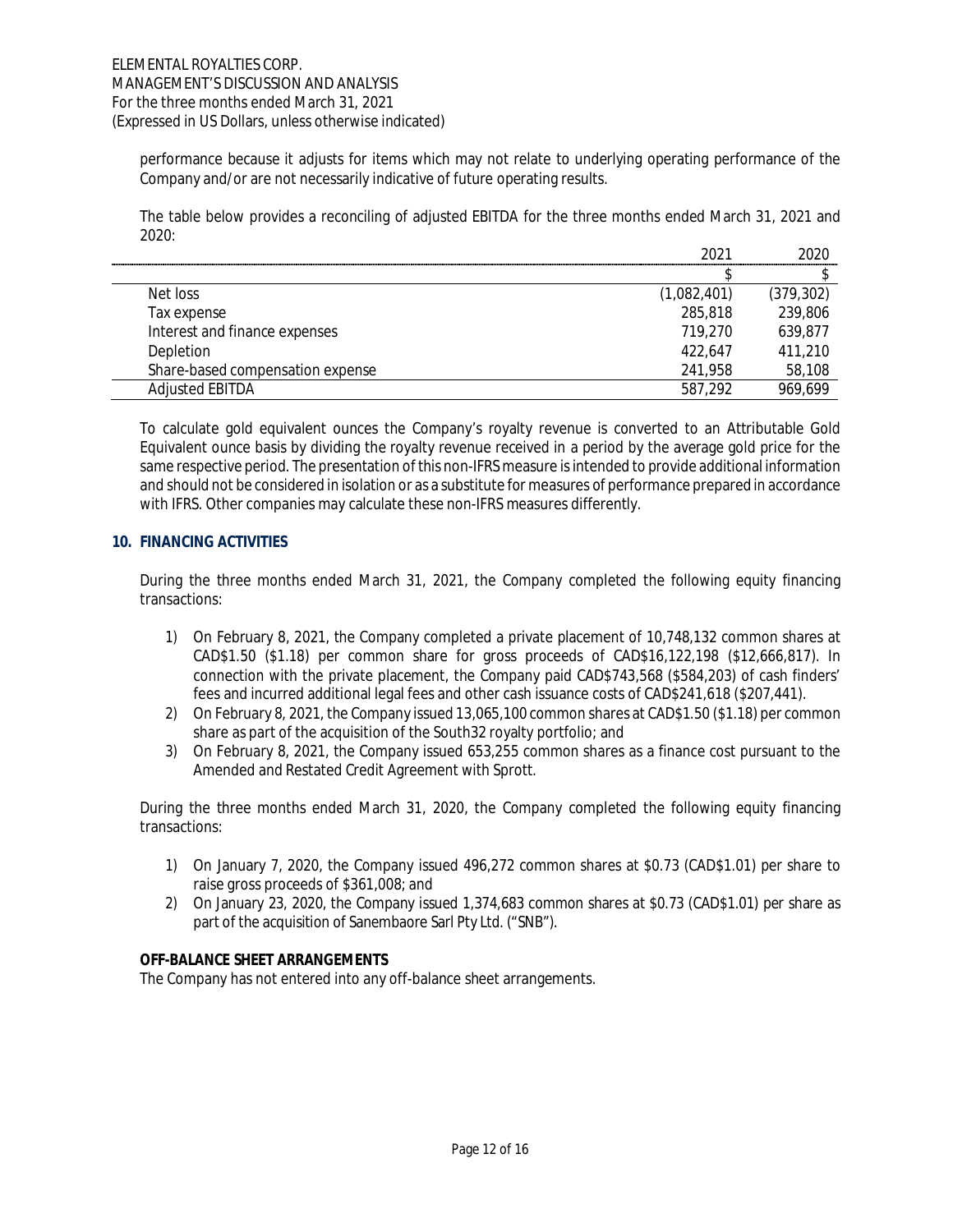# **11. RELATED PARTY TRANSACTIONS**

Key management includes the executive and non-executive directors and certain officers of the Company. Key management compensation during the three months ended March 31, 2021 and 2020 is as follows:

|                                                   | 2021    | 2020    |
|---------------------------------------------------|---------|---------|
|                                                   |         |         |
| Salary, fees, pension and professional fees       | 171.132 | 100,080 |
| Share-based compensation – PSUs and stock options | 187.047 | 58,108  |
|                                                   | 358.179 | 158,188 |

# **12. FINANCIAL INSTRUMENTS**

The Company's financial instruments consist of cash and cash equivalents, trade and other receivables, trade and other payables and borrowings are all measured at amortized cost.

Discussions of risks associated with financial assets and liabilities are detailed below:

**Market risk:** Market risk is the risk that the Company's future earnings will be adversely impacted by changes in market prices. Market risk for the Company comprises two types of risk: price risk and foreign currency risk.

**Price risk:** The price risk is the risk that the Company's future earnings will be adversely impacted by changes in the market prices of commodities.

**Foreign currency risk:** The Company's transactions are carried out in a variety of currencies, including Sterling, Australian Dollar, Canadian Dollar and US Dollar. The Company has not hedged its exposure to currency fluctuations.

**Interest rate risk:** Interest rate risk is the risk that the value of a financial instrument or cash flows associated with the instrument will fluctuate due to changes in market interest rates. Interest rate risk arises from interest bearing financial assets and liabilities that the Company uses. Treasury activities take place under procedures and policies approved and monitored by the Board to minimise the financial risk faced by the Company. Interestbearing assets comprise cash and cash equivalents which are considered to be short-term liquid assets and the borrowings from Sprott. The borrowing from Sprott bears interest at a rate of 9% per annum plus the greater of (i) LIBOR and (ii) 1%.

**Liquidity risk:** Liquidity risk is the risk that the Company will not be able to meet its financial obligations as they fall due. The Company manages liquidity risk by continuing to monitor forecasted and actual cash flows. The Company has in place a planning and budgeting process to help determine the funds required to support its normal operating requirements on an ongoing basis and its development plans. The Company strives to maintain sufficient liquidity to meet its short-term business requirements, taking into account its anticipated cash flows from royalty interests, its holdings in cash and its committed liabilities.

**Credit risk:** Credit risk is the risk of loss associated with a counterparty's inability to fulfil its payment obligations. The Company's maximum exposure to credit risk is attributable to cash. The credit risk on cash is limited because the Company invests its cash in deposits with well capitalized financial institutions. The Company's accounts receivable is subject to the credit risk of the counterparties who own and operate the mines underlying the royalty portfolio. In order to mitigate its exposure to credit risk, the Company closely monitors its financial assets.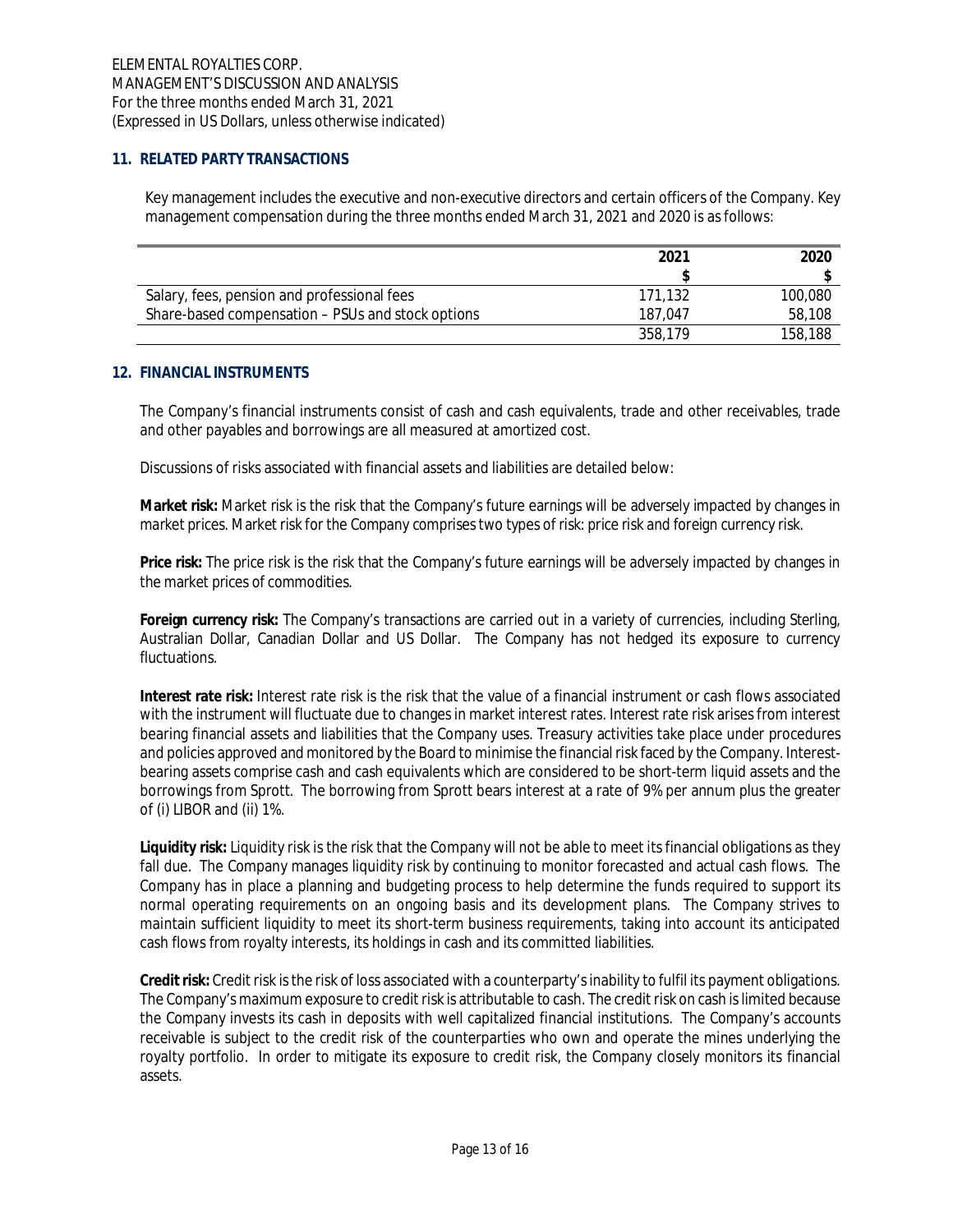#### **Fair values**

It is the Board's opinion that the carrying values of the cash and cash equivalents, other receivables, all trade and other payables in the consolidated statement of financial position approximate their fair values due to their shortterm nature.

# **Capital risk management**

The Company's objectives when managing capital are to provide shareholder returns through maximization of the profitable growth of the business and to maintain a degree of financial flexibility relevant to the underlying operating and metal price risks while safeguarding the Company's ability to continue as a going concern. The Company manages the capital structure and makes adjustments in the light of changes in economic conditions and risk characteristics of the underlying assets. In order to maintain or adjust the capital structure, the Company may issue new shares, acquire debt, or sell assets. Management regularly reviews cash flow forecasts to determine whether the Company has sufficient cash reserves to meet future working capital requirements and to take advantage of business opportunities.

# **13. OUTSTANDING SHARE DATA**

#### **Common shares:**

As at the date of this MD&A, the Company had 68,991,221 common shares issued and outstanding.

# **Stock Options and Performance Share Units:**

The following is a summary of Elemental's issued and outstanding stock options and PSUs at the date of this MD&A:

| <b>Type</b>          | <b>Expiry Date</b> | <b>Exercise Price</b> | <b>Trading Price</b><br>Hurdle | <b>Number</b><br>Outstanding | Number<br>Exercisable |
|----------------------|--------------------|-----------------------|--------------------------------|------------------------------|-----------------------|
|                      |                    |                       |                                |                              |                       |
| <b>Stock Options</b> | July 28, 2025      | CAD\$1.50             |                                | 900,000                      |                       |
| Performance          | July 28, 2025      |                       | CAD\$1.70                      | 160,000                      |                       |
| <b>Share Units</b>   |                    |                       |                                |                              |                       |
| Performance          | July 28, 2025      |                       | CAD\$2.20                      | 340,000                      |                       |
| <b>Share Units</b>   |                    |                       |                                |                              |                       |
| Performance          | June 14, 2023      |                       | US\$0.62                       | 463,498                      | 463,498               |
| <b>Share Units</b>   |                    |                       |                                |                              |                       |
| Performance          | June 14, 2023      |                       | US\$0.78                       | 579,483                      |                       |
| <b>Share Units</b>   |                    |                       |                                |                              |                       |
| Performance          | June 14, 2023      |                       | US\$0.94                       | 579,483                      |                       |
| <b>Share Units</b>   |                    |                       |                                |                              |                       |
| Performance          | June 14, 2023      |                       | US\$1.25                       | 772,645                      |                       |
| <b>Share Units</b>   |                    |                       |                                |                              |                       |
|                      |                    |                       |                                |                              |                       |
| <b>TOTAL</b>         |                    |                       |                                | 3,795,109                    | 463,498               |

# **14. RISKS & UNCERTAINTIES**

For detailed risks and uncertainties, refer to the MD&A for the year ended December 31, 2020 and the Annual Information Form ("AIF") dated May 19, 2021, both of which are available on the Company's SEDAR profile at www.sedar.com.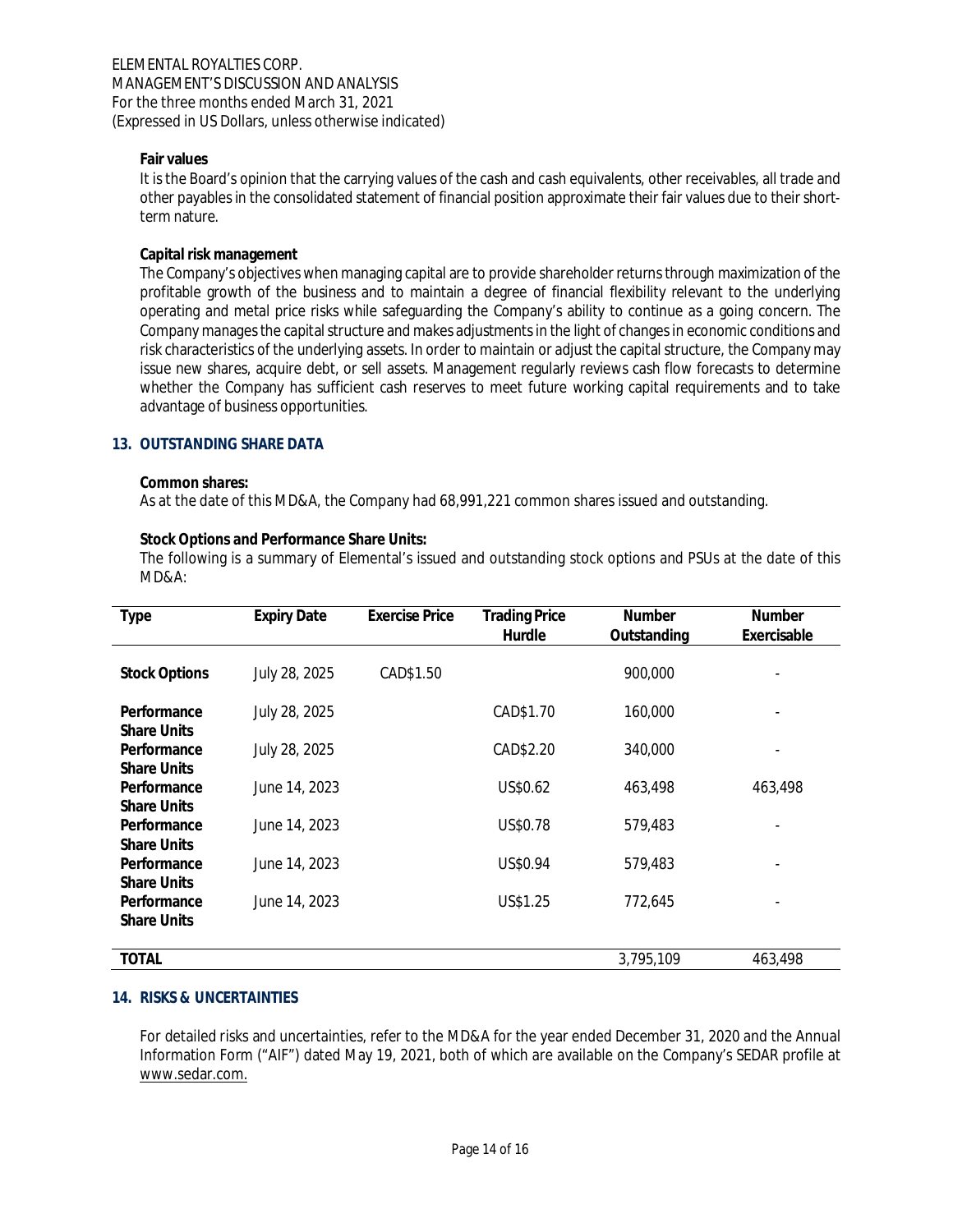# **15. FORWARD-LOOKING STATEMENTS**

This MD&A contains forward-looking statements and forward-looking information (within the meaning of applicable Canadian securities laws) (collectively, "**forward-looking statements**"). All statements and information, other than statements and information of historical fact, constitute "forward-looking statements" and include any information that addresses activities, events or developments that the Company believes, expects or anticipates will or may occur in the future including the Company's strategy, plansor future financial or operating performance and other statements that express management's expectations or estimates of future performance.

Forward-looking statements are generally identifiable by the use of the words "may", "would", "could", "will", "anticipate", "believe", "plan", "expect", "intend", "estimate" and similar expressions (including negative and grammatical variations) have been used to identify these forward-looking statements. These statements reflect management's current beliefs with respect to future events and are based on information currently available to management. Forward-looking statements involve significant risks, uncertainties and assumptions. Forwardlooking statements involve significant risks, uncertainties and assumptions and in this MD&A include, but are not limited to: statements with respect to the Company's financial guidance, outlook, the completion of mine expansion under construction phases, and the results of exploration and timing thereof, at the mines or properties that the Company holds an interest in, future royalty payments relating to the Wahgnion Project, the Amancaya Project, and the Mercedes Project; the timing for Elemental to receive royalty payments relating to the Mercedes Project, and future royalty payments pursuant to the South32 Acquisition. Many factors could cause the actual results, performance or achievements to be materially different from any future results, performance or achievements that may be expressed or implied by such forward-looking statements, including, without limitation, those listed in the "Risk Factors" section of this MD&A. Should one or more of these risks or uncertainties materialize, or should assumptions underlying the forward-looking statements prove incorrect, actual results, performance or achievements may vary materially from those expressed or implied by the forward-looking statements contained in this MD&A. These factors should be considered carefully and prospective investors should not place undue relianceon the forward-looking statements. Although the forwardlooking statements contained in this MD&A are based upon what management currently believes to be reasonable assumptions, the Company cannot assure prospective investors that actual results, performance or achievements will be consistent with these forward-looking statements. The forward-looking statements contained in this MD&A have been based on expectations, factors andassumptions concerning future events which may prove to be inaccurate and are subject to numerous risks and uncertainties, certain of which are beyond the Company's control, including without limitation: the impact of general business and economic conditions; the absence of control over mining operations from which it will receive royalty payments and risks related to those mining operations, including risks related to international operations, government and environmental regulation, delays in mine construction and operations, actual results of mining and current exploration activities, conclusions of economic evaluations and changes in project parameters as plans are refined; problems related to the ability to market precious metals or other minerals; industry conditions, including commodity price fluctuations, interest and exchange rate fluctuations; regulatory, political or economic developments in any of the countries where properties underlying the royalty interests are located or through which they are held; risks related to the operators of the properties underlying royalty or other interest, including changes in the ownership and control of such operators; risks related to global pandemics, including the COVID-19 global health pandemic, and the spread of other viruses or pathogens; influence of macroeconomic developments; business opportunities that become available, or are pursued; title, permit or license disputes related to interests on any of the properties in which a royalty or other interest is held; loss of key employees; regulatory restrictions; litigation; fluctuations in foreign exchange or interest rates; and other factors, many of which are beyond the control of ERC. The Company assumes no responsibility to update forward looking statements, other than as may be required by applicable securities laws. The factors identified above are notintended to represent a complete list of the factors that could affect the Company.